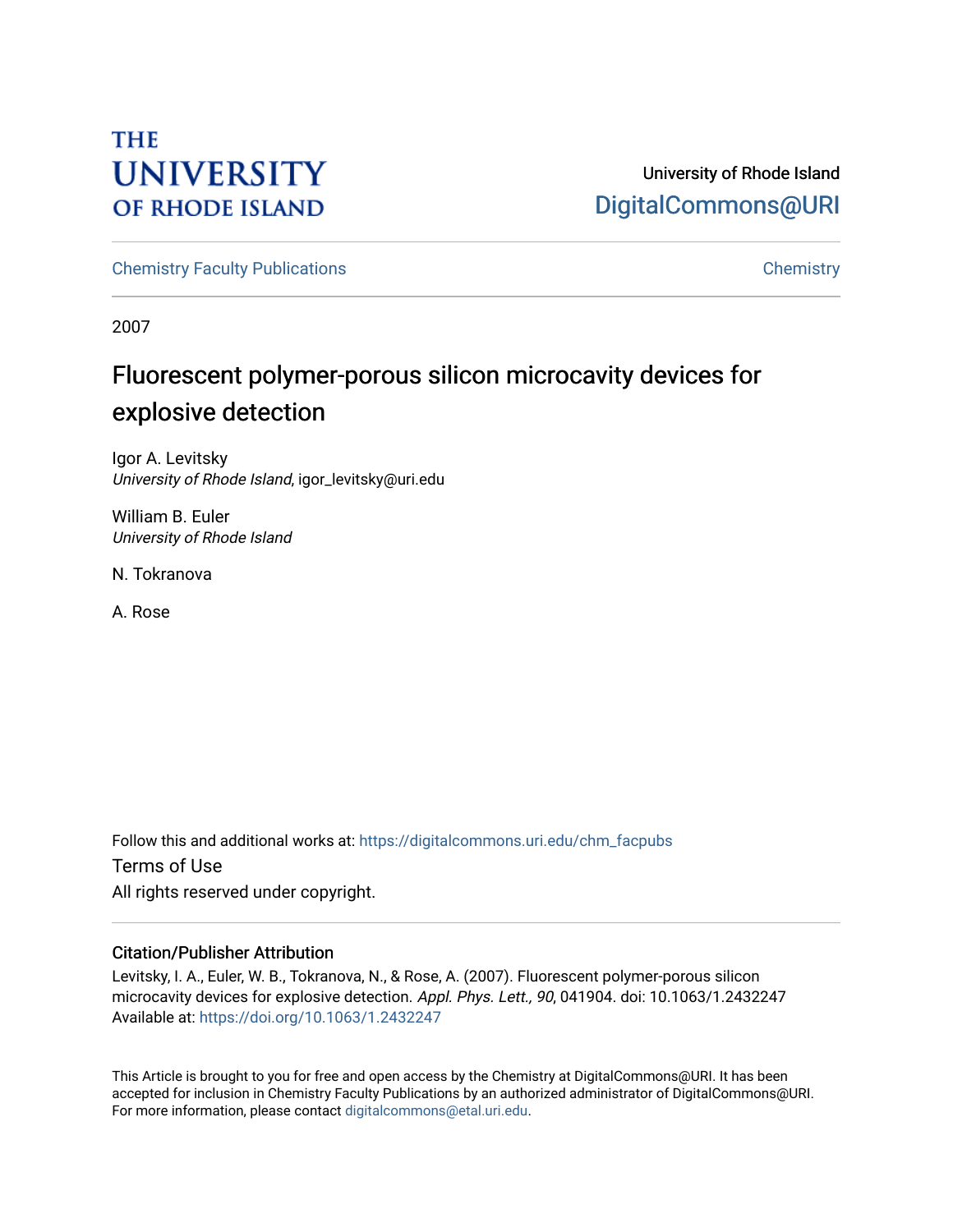## **Fluorescent polymer-porous silicon microcavity devices for explosive detection**

[I. A. Levitsky](http://aip.scitation.org/author/Levitsky%2C+I+A), [W. B. Euler,](http://aip.scitation.org/author/Euler%2C+W+B) [N. Tokranova,](http://aip.scitation.org/author/Tokranova%2C+N) and [A. Rose](http://aip.scitation.org/author/Rose%2C+A)

Citation: [Appl. Phys. Lett.](/loi/apl) **90**, 041904 (2007); doi: 10.1063/1.2432247 View online: <https://doi.org/10.1063/1.2432247> View Table of Contents: <http://aip.scitation.org/toc/apl/90/4> Published by the [American Institute of Physics](http://aip.scitation.org/publisher/)

### **Articles you may be interested in**

[Instrumentation for trace detection of high explosives](http://aip.scitation.org/doi/abs/10.1063/1.1771493) Review of Scientific Instruments **75**, 2499 (2004); 10.1063/1.1771493

[Silicon quantum wire array fabrication by electrochemical and chemical dissolution of wafers](http://aip.scitation.org/doi/abs/10.1063/1.103561) Applied Physics Letters **57**, 1046 (1990); 10.1063/1.103561

[Vapor sensing using the optical properties of porous silicon Bragg mirrors](http://aip.scitation.org/doi/abs/10.1063/1.370968) Journal of Applied Physics **86**, 1781 (1999); 10.1063/1.370968

[The structural and luminescence properties of porous silicon](http://aip.scitation.org/doi/abs/10.1063/1.366536) Journal of Applied Physics **82**, 909 (1997); 10.1063/1.366536

[Trace explosive detection using photothermal deflection spectroscopy](http://aip.scitation.org/doi/abs/10.1063/1.2908181) Journal of Applied Physics **103**, 094906 (2008); 10.1063/1.2908181

[Quantitative analysis of the sensitivity of porous silicon optical biosensors](http://aip.scitation.org/doi/abs/10.1063/1.2196069) Applied Physics Letters **88**, 163108 (2006); 10.1063/1.2196069

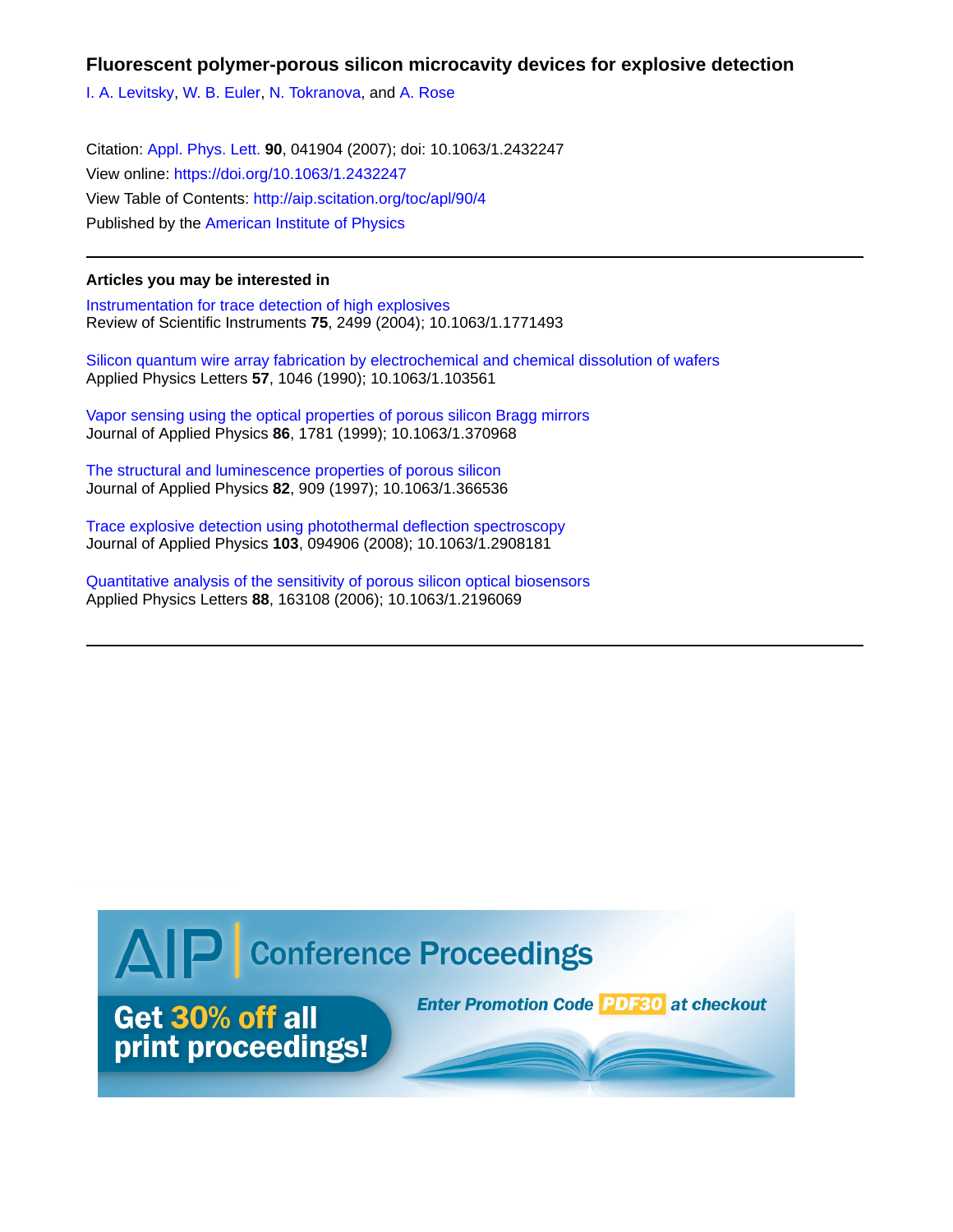# **[Fluorescent polymer-porous silicon microcavity devices](http://dx.doi.org/10.1063/1.2432247) [for explosive detection](http://dx.doi.org/10.1063/1.2432247)**

### I. A. Levitsky<sup>a)</sup>

*Emitech, Inc., Fall River, Massachusetts 02720 and Department of Chemistry, University of Rhode Island, Kingston, Rhode Island 02881*

### W. B. Euler

*Department of Chemistry, University of Rhode Island 02881, Kingston, Rhode Island 02881*

#### N. Tokranova

*College of Nanoscale Science and Engineering, University at Albany (SUNY), New York 12203*

### A. Rose

*ICx-Nomadics, Cambridge, Massachusetts 02142*

Received 18 September 2006; accepted 13 December 2006; published online 22 January 2007-

Conjugated polymers entrapped in porous silicon microcavity have been studied as optical sensors for low volatility explosives such as trinitrotoluene. The fluorescence spectra of entrapped polymers were modulated by the microcavity via a spectral "hole" that matches the resonance peak of the microcavity reflectance. Exposure of the porous silicon microcavity containing entrapped polymer to explosives vapor results in a red shift of the resonance peak and the spectral hole, accompanied by the quenching of the fluorescence. This multiplexed response provides multiple monitoring parameters, enabling the development of an optical sensor array for the detection of target explosive vapor. © *2007 American Institute of Physics*. DOI: [10.1063/1.2432247](http://dx.doi.org/10.1063/1.2432247)

Porous silicon (PSi) chemical and biological optical sen-sors have been intensively studied for the past decade<sup>1–[10](#page-4-1)</sup> because of the high surface area of PSi and the variety of optical transduction mechanisms upon exposure to different analytes. The sorption of the target molecules and biopolymers into the silicon pores modifies the refractive index and consequently optical properties of PSi. Optical sensors based on PSi thin layer,<sup>4</sup> waveguides,<sup>10</sup> Bragg mirrors,<sup>1</sup> luminescent,  $3.5$  and reflective  $2.6,8,9$  $2.6,8,9$  $2.6,8,9$  microcavities (MCs) have been reported in literature. However, most of these sensors demonstrate no specificity for target molecules. Furthermore, most of the tested organic gaseous analytes (alcohols, saturated hydrocarbons, and chloromethanes) must display high vapor pressures  $\left[ \sim (1 - 100) \times 10^{-5} \text{ mm Hg} \right]$  in order for the change in the reflectance or luminescence of PSi structures to be detected. The detection of analytes with low vapor pressure  $(\sim 10^{-5}$  mm Hg and lower) such as some nitroexplosives [e.g., trinitrotoluene (TNT) and cyclonite] is a challenge by these methods since nonspecific sorption coupled with low analyte concentration in the pores is not sufficient to uniquely alter PSi optical properties.

It is known that some conjugated polymers exhibit a high sensitivity to nitroaromatic explosives resulting in strong quenching of their emission.<sup>11[–14](#page-4-10)</sup> Thus, it is expected that entrapping these polymers inside the PSi microcavity should significantly improve sensor efficiency due to specific binding of TNT to the sensory polymers, high quantum fluorescence yield of the polymers (higher than PSi selfluminescence), amplification mechanism as a result of the energy migration,<sup>15</sup> and the fine spectral patterning of the broad fluorescence band induced by the MC structure. Moreover, the MC reflectivity can also be sufficiently sensitive to detect explosive vapors if a sensory polymer is entrapped inside the pores.

As we report in this letter, a chemosensitive polymer entrapped in PSi MC allows detection of vapors of explosive nitroaromatics via a modulation in both fluorescence and reflectance signals. The MC resonant peak in the reflectance spectra is shifted upon vapor exposure. The broad polymer fluorescence shows patterning by the narrow MC peak, which is also sensitive to the vapor exposure. Such spectral patterning provides an additional parameter for recognition, namely, the dependence of fluorescence quenching on the detection wavelength. Conventional fluorescence-based chemosensors to detect explosives.<sup>11-14</sup> employ flat substrates and hence do not display these spectral features. As a result, their fluorescence quenching exhibits no wavelength dependence.

The PSi MCs were prepared by anodic etching of *p*-type (100)-oriented Si wafers (resistivity of  $\sim$  0.01  $\Omega$  cm) in 15% solution of HF with ethanol. The microcavity structure consists of a Fabry-Pérot resonator between two distributed Bragg reflectors (DBRs) which are fabricated from alternating layers of high and low porosities. By choosing appropriate layer thicknesses, the MC resonance peak in the reflectance spectrum [Fig.  $1(a)$  $1(a)$ ] can be tuned to the desired wavelength. In fabricated samples, the first DBR consists of 5 periods while the second has 20 periods; each period contains two layers, high and low porosities. For most samples, the low and high porosity layers were fabricated at a current density of 6 and 50 mA/cm<sup>2</sup>. Poly(2–methoxy-5– $(2)$ ethylhexyloxy)-p-phenylenevinylene) (MEH-PPV) was purchased from ADS, Inc. (moecular weight= 139 000) and used as received. The polyipticene containing polymer was synthesized according to Ref. [11.](#page-4-9) Devices were prepared by spin casting onto or vacuum filling into the substrate (flat Si or PSi MC) from chloroform solution. Vacuum filling was achieved by dropping MEH-PPV in  $CHCl<sub>3</sub>$  solution onto a PSi MC that has been under active vacuum in a flask followed by pressurizing the flask with nitrogen. The fluores-

0003-6951/2007/90(4)/041904/3/\$23.00

<span id="page-2-0"></span>Electronic mail: ilevit1997@aol.com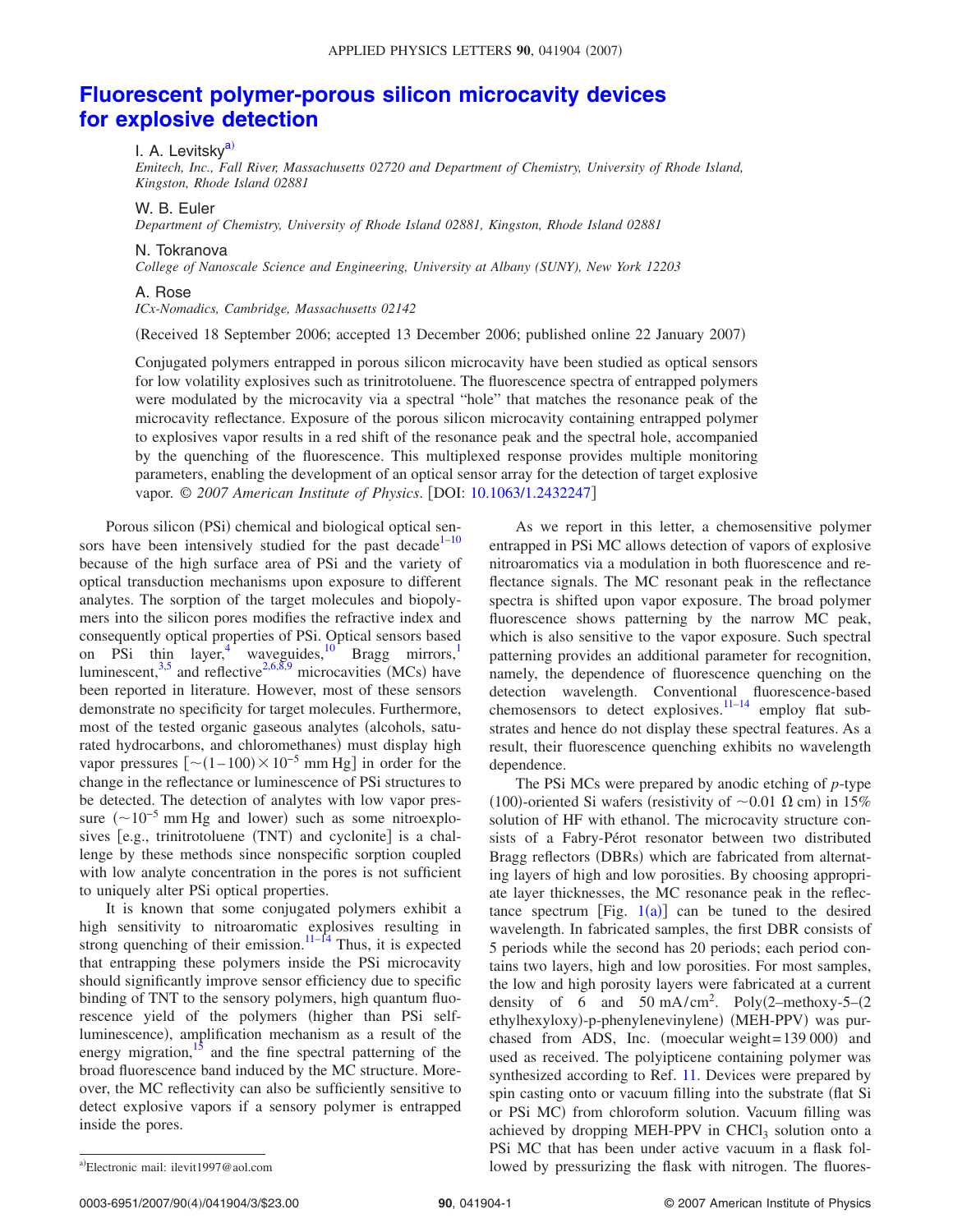<span id="page-3-0"></span>

FIG. 1. (Color online) (a) Reflectivity spectra of PSi MC after filling with MEH-PPV by vacuum trapping. (b) Fluorescence spectra of the same sample (solid curve) and MEH-PPV spun cast onto flat Si (dash curve). Excitation wavelength is 490 nm.

cence and reflectance were measured with an Ocean Optics spectrometer coupled with an optical fiber positioned normal to the sample surface. The filled microcavities were placed into a sealed cuvette containing saturated vapor of TNT Fluorescence (reflectance) spectra and time traces (at specific wavelengths) were recorded immediately after sealing.

Figure  $1(a)$  $1(a)$  shows the reflectivity of MC (resonance peak at 560 nm) filled with MEH-PPV via vacuum trapping. The fluorescence spectrum of the sample  $[Fig. 1(b)]$  $[Fig. 1(b)]$  $[Fig. 1(b)]$  demonstrates a broad band, typical for a MEH-PPV film, patterned with a narrow spectral "hole" matching with the resonance peak in the reflectivity. By comparison, the fluorescence of MEH-PPV spun cast on the flat Si  $[Fig. 1(b)]$  $[Fig. 1(b)]$  $[Fig. 1(b)]$  exhibits no resonant effects at 560 nm. The appearance of the spectral hole in the MC device indicates that the polymer is entrapped near the surface of the first DBR. In the case of near-surface trapping the polymer emission at the resonance wavelength has a minor reflection for fluorescence that is directed toward the MC depth [as distinct from other wavelengths inside the stop band, Fig.  $1(a)$  $1(a)$ ] resulting in a reduction of fluorescence intensity at 560 nm. In the case of deep entrapping (throughout the entire MC depth) a narrow fluorescence peak should be observed, similar to that reported for MCs filled with dye,<sup>16</sup> with Er ion, $^{14}$  and from self-PSi luminescence.<sup>3</sup> The schematic in Fig. [2](#page-3-1) illustrates the reflectance and fluorescence features for a polymer entrapped near the first DBR surface (top two layers of gray color).

<span id="page-3-1"></span>

FIG. 2. Schematics show (a) reflectance and (b) fluorescence of DBR/MC/ DBR structure filled with polymer. Black and white strips correspond to PSi layers with low and high porosities. Gray color (first two layers) shows the area filled with polymer. Solid arrow is an incident light and dash arrows are reflected (a) and fluorescent light (b).

Figure [3](#page-3-2) demonstrates the redshift of MC resonance peak in the reflectance spectra upon exposure TNT saturated vapors. In contrast, without MEH-PPV MC peak does not exhibit spectral shift. Thus, the entrapping of the sensory polymer inside MC allows the detection of analytes with low pressure of saturated vapors while the "empty" MC does not exhibit any response to the vapor exposure.

The exposure of MC filled with MEH-PPV to TNT also affects the fluorescence of the sample, resulting in redshift of the spectral hole. This shift is concomitant with fluorescence quenching  $[Fig. 4(a)]$  $[Fig. 4(a)]$  $[Fig. 4(a)]$  leading to different time traces for different detection wavelengths. The largest attenuation occurs at 562 nm [Fig.  $4(b)$  $4(b)$ ], a combination of diminished fluorescence and a spectral shift of the hole  $(\sim 1 \text{ nm})$  toward the longer wavelengths. The gradual shift of the hole in the fluorescence and reflectance occurs due to a change in refractive index as TNT molecules bind to the MEH-PPV inside the MC. In contrast, Fig.  $4(c)$  $4(c)$  shows the fluorescence quenching of MEH-PPV spin cast onto flat Si detected at three wavelengths. The time traces of the quenching are the same for all wavelengths, indicating the uniform decrease of the fluorescence signals. However, the PSi device still demonstrates lower quenching  $\left[ \sim 45\% \text{ for } 300 \text{ s}, 562 \text{ nm}, \text{Fig. 4(b)} \right]$  $\left[ \sim 45\% \text{ for } 300 \text{ s}, 562 \text{ nm}, \text{Fig. 4(b)} \right]$  $\left[ \sim 45\% \text{ for } 300 \text{ s}, 562 \text{ nm}, \text{Fig. 4(b)} \right]$  than flat Si device  $\left[\sim 75\% \text{ for } 300 \text{ s}, \text{ Fig. 4(c)}\right]$  $\left[\sim 75\% \text{ for } 300 \text{ s}, \text{ Fig. 4(c)}\right]$  $\left[\sim 75\% \text{ for } 300 \text{ s}, \text{ Fig. 4(c)}\right]$ . The reason for that can be related to PSi pore clogging by polymer, which prevents the access of TNT molecules to remote polymer layers inside MC.

The observed redshift in reflectivity is larger  $(\sim 2-3$  nm) than the redshift in fluorescence  $(\sim 1$  nm), and

<span id="page-3-2"></span>

FIG. 3. (Color online) Evolution of reflectance of PSi MC filled with MEH-PPV under TNT vapors: (a) solid—initial, dash—after 50 s and dash dot after 250 s.